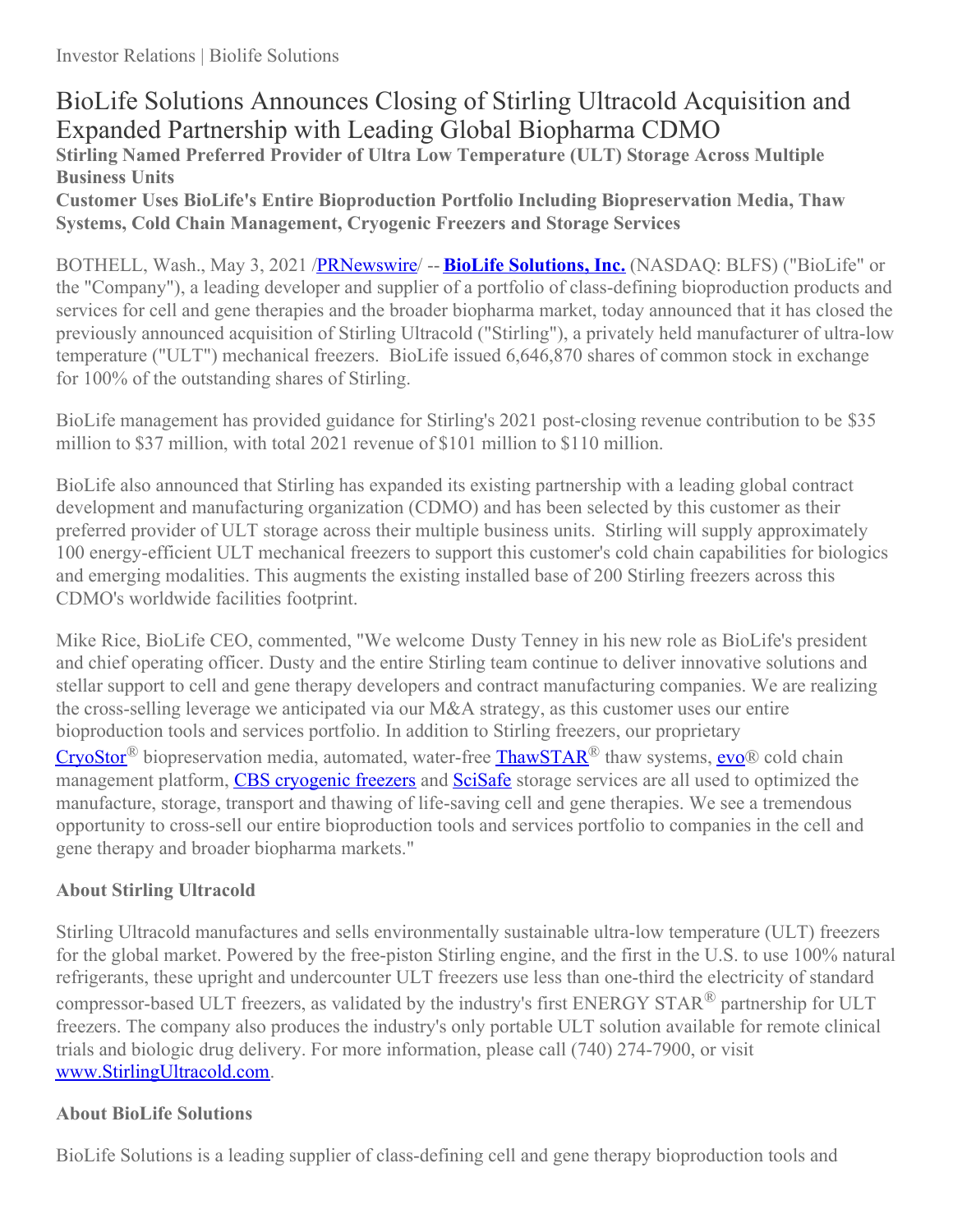services. Our tools portfolio includes our proprietary [CryoStor](https://c212.net/c/link/?t=0&l=en&o=3150276-1&h=3381290652&u=https%3A%2F%2Fwww.biolifesolutions.com%2Fproduct-category%2Fcryostor%2F&a=CryoStor)® freeze media and [HypoThermosol](https://c212.net/c/link/?t=0&l=en&o=3150276-1&h=3774918800&u=https%3A%2F%2Fwww.biolifesolutions.com%2Fproduct-category%2Fhypothermosol%2F&a=HypoThermosol)® shipping and storage media, **[ThawSTAR](https://c212.net/c/link/?t=0&l=en&o=3150276-1&h=1835065062&u=https%3A%2F%2Fwww.biolifesolutions.com%2Fproduct-category%2Fthawstar%2F&a=ThawSTAR)**® family of automated, water-free thawing products, **[evo](https://c212.net/c/link/?t=0&l=en&o=3150276-1&h=483087669&u=https%3A%2F%2Fwww.savsu.com%2F&a=evo)**® cold chain management system, Custom [Biogenic](https://c212.net/c/link/?t=0&l=en&o=3150276-1&h=3699348470&u=https%3A%2F%2Fwww.custombiogenics.com%2F&a=Custom+Biogenic+Systems) Systems high capacity storage freezers, Stirling [Ultracold](https://c212.net/c/link/?t=0&l=en&o=3150276-1&h=3487893034&u=https%3A%2F%2Fwww.stirlingultracold.com%2F&a=Stirling+Ultracold) mechanical freezers and [SciSafe](https://c212.net/c/link/?t=0&l=en&o=3150276-1&h=1861600789&u=http%3A%2F%2Fwww.scisafe.com%2F&a=SciSafe) biologic storage services. For more information, please visit [www.biolifesolutions.com](https://c212.net/c/link/?t=0&l=en&o=3150276-1&h=3650321897&u=http%3A%2F%2Fwww.biolifesolutions.com%2F&a=www.biolifesolutions.com), and follow BioLife on [Twitter](https://c212.net/c/link/?t=0&l=en&o=3150276-1&h=7731668&u=https%3A%2F%2Ftwitter.com%2Fbiolifesol&a=Twitter).

### **Cautions Regarding Forward Looking Statements**

*Except for historical information contained herein, this presentation contains forward-looking statements within the meaning of the Private Securities Litigation Reform Act of 1995. These forward-looking statements include, but are not limited to, statements concerning the expected financial performance of the company* following the completion of its acquisition of Global Cooling and its 2019 and 2020 acquisitions and giving *ef ect to the COVID-19 pandemic, the company's ability to implement its business strategy and anticipated business and operations, in particular following its acquisition of Global Cooling, the expected synergies between the company and Global Cooling, the company's ability to realize all or any of the anticipated benefits associated with the acquisition of Global Cooling, the company's ability to implement its business strategy and anticipated business and operations, including its ability to cross-sell its product of erings, the potential utility of and market for the company's products and services, guidance for financial results for 2021, including regarding Global Cooling's contribution of revenue, and potential revenue growth and* market expansion, including with consideration to its 2019, 2020 and 2021 acquisitions and giving effect to *the COVID-19 pandemic, the company's anticipated future growth strategy, including the acquisition of synergistic cell and gene therapy manufacturing tools and services or technologies, the potential utility of and market for our products and services, potential revenue growth and market expansion, regulatory approvals and/or commercial manufacturing of our customers' products, and potential customer revenue. All statements other than statements of historical fact are statements that could be deemed forward-looking statements. These statements are based on management's current expectations and beliefs and are subject to* a number of risks, uncertainties and assumptions that could cause actual results to differ materially from *those described in the forward-looking statements, including among other things, uncertainty regarding unexpected costs, charges or expenses resulting from the acquisition of Global Cooling (or from the company's 2019 and 2020 acquisitions), market adoption of the company's products (including the company's recently acquired products); the ability of company's 2019, 2020 and 2021 acquisitions to be* accretive on the company's financial results; the ability of the company to continue to implement its business *strategy; uncertainty regarding third-party market projections; market volatility; competition; litigation; the* impact of the COVID-19 pandemic; and those other factors described in our risk factors set forth in our *filings with the Securities and Exchange Commission from time to time, including our Annual Report on Form 10-K, Quarterly Reports on Form 10-Q and Current Reports on Form 8-K. We undertake no obligation to update the forward-looking statements contained herein or to reflect events or circumstances occurring after the date hereof, other than as may be required by applicable law.*

### **Media & Investor Relations**

Roderick de Greef Chief Financial Officer & Chief Operating Officer (425) 686-6002 [rdegreef@biolifesolutions.com](mailto:rdegreef@biolifesolutions.com)

SOURCE BioLife Solutions, Inc.